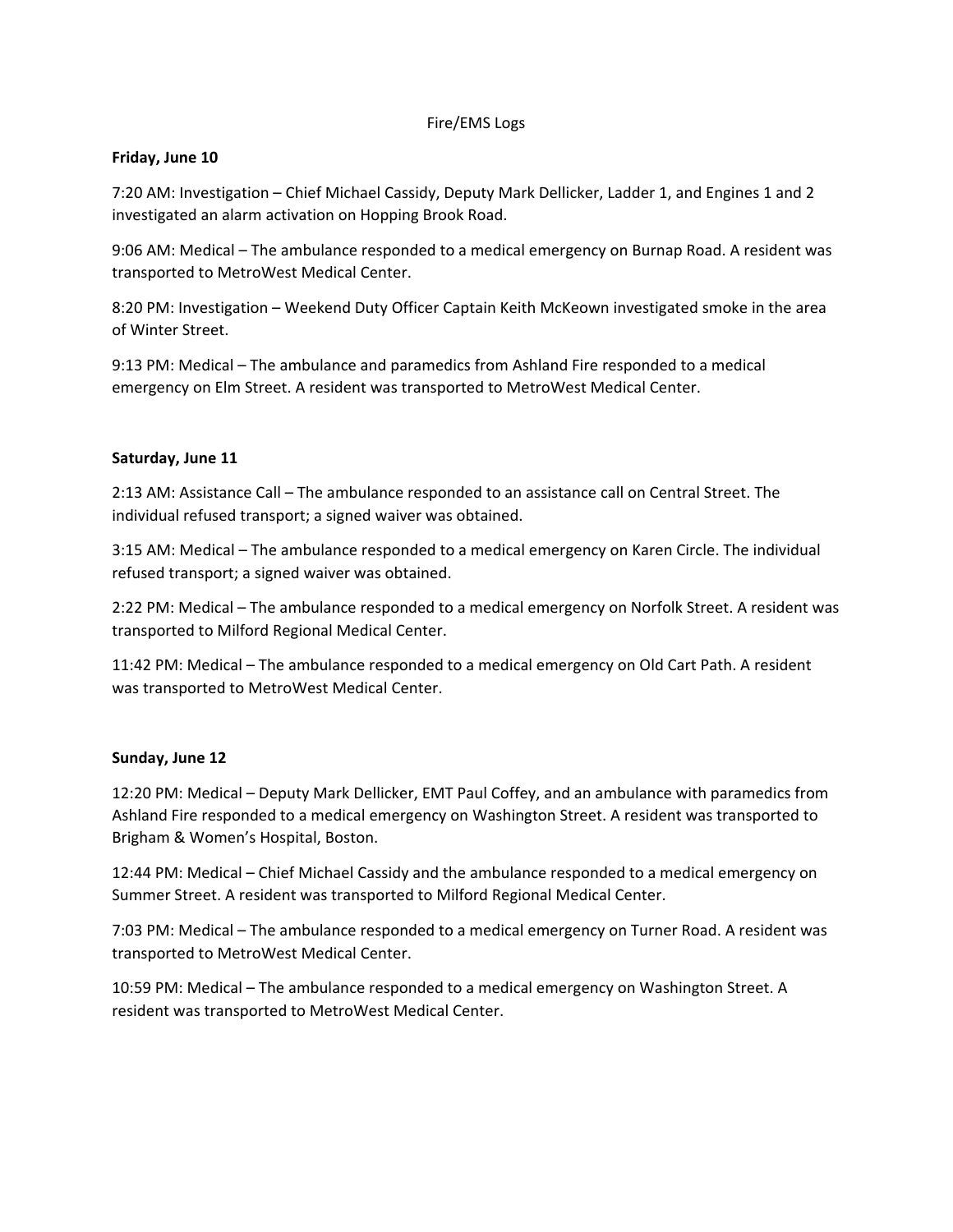#### **Monday, June 13**

8:42 AM: Medical – The ambulance responded to a medical emergency on Lowland Street. A resident was transported to Milford Regional Medical Center.

9:16 AM: Vehicle Fire – Chief Michael Cassidy, Deputy Mark Dellicker, Ladder 1, and Engines 2 and 3 responded to a vehicle fire on Washington Street.

11:44 AM: Medical – The ambulance responded to a medical emergency on Winthrop Street. A resident was transported to MetroWest Medical Center.

11:50 AM: Medical – An ambulance from Sherborn Fire responded to a medical emergency on Summer Street. A resident was transported to MetroWest Medical Center.

1:58 PM: Medical – The ambulance and paramedics from Ashland Fire responded to a medical emergency on High Street. A resident was transported to Milford Regional Medical Center.

4:30 PM: Motor Vehicle Crash – Chief Michael Cassidy responded to a motor vehicle crash on Washington Street. No EMS was required.

4:31 PM: Motor Vehicle Crash – The ambulance responded to a motor vehicle crash on Washington Street. The individuals involved denied injury; signed waivers were obtained.

4:51 PM: Investigation – Chief Michael Cassidy responded to an alarm activation on Prospect Street. The response was cancelled prior to arrival.

8:21 PM: Investigation – Captain Alan Greendale investigated an alarm activation on Bullard Street.

## **Tuesday, June 14**

6:20 AM: Investigation – Chief Michael Cassidy investigated an alarm activation on Prospect Street.

7:24 AM: Motor Vehicle Crash – Chief Michael Cassidy, Deputy Mark Dellicker, Rescue 1, Engine 2, the ambulance, paramedics from Medway Fire, and paramedics from Ashland Fire responded to a motor vehicle crash on Highland Street. One individual was extricated using hydraulic rescue tools, and transported to a landing zone on Hollis Street which had been secured by Engine 1, for transport by Boston MedFlight to UMass Memorial Medical Center, University Campus in Worcester. A second individual was transported by Ashland Fire to UMass Memorial Medical Center.

12:09 PM: Medical – The ambulance and paramedics from Medway Fire responded to a medical emergency on Prospect Street. A resident was transported to MetroWest Medical Center.

3:17 PM: Medical – The ambulance responded to a medical emergency on South Street. A resident was transported to Newton‐Wellesley Hospital.

## **Wednesday, June 15**